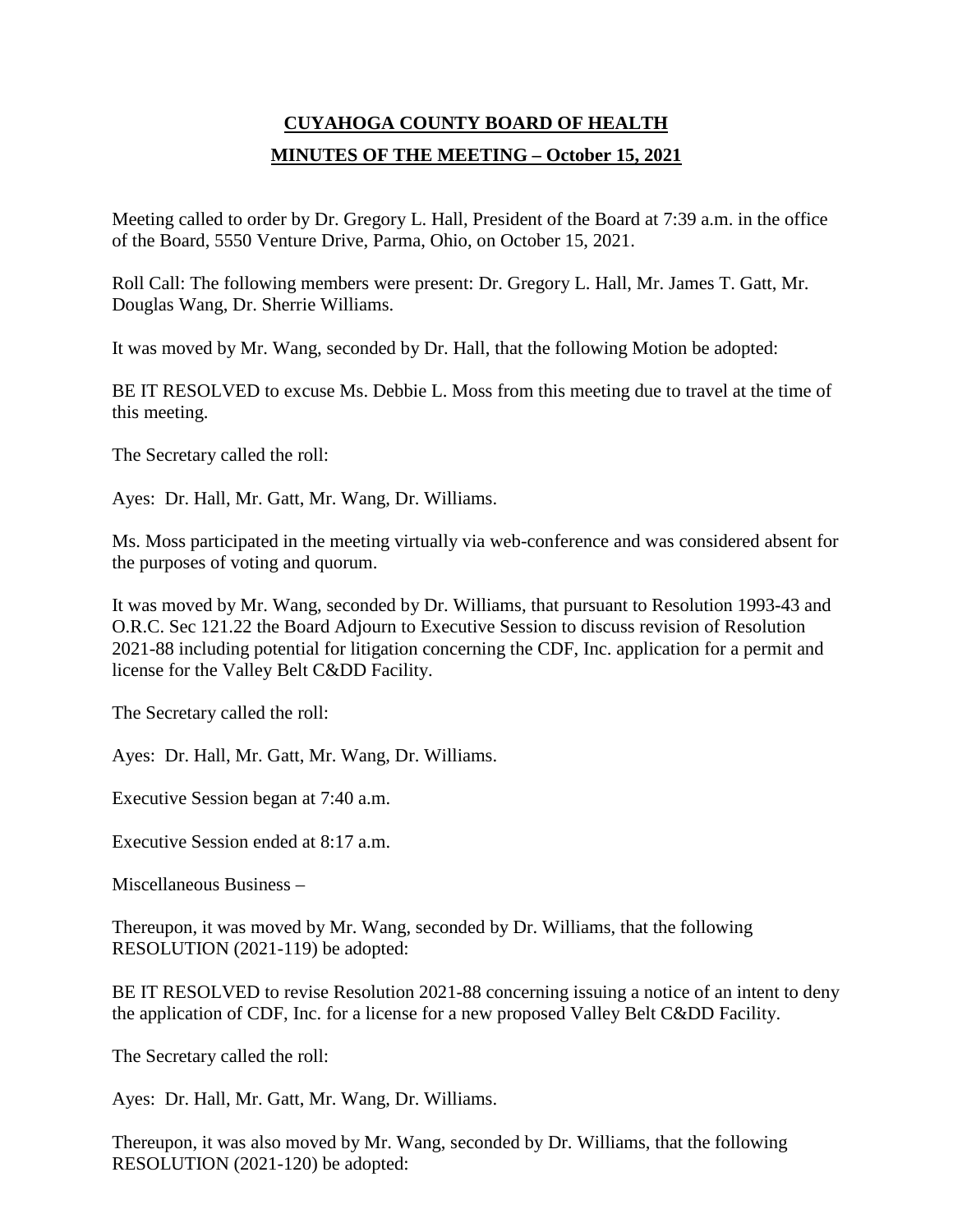BE IT RESOLVED to issue a notice of intent to revoke an exemption previously granted to Kurtz Brothers, Inc. and RKDF for relief from the required 4 to 1 slope of the design for a proposed expansion of the existing RKDF Construction and Demolition Debris Facility.

The Secretary called the roll:

Ayes: Dr. Hall, Mr. Gatt, Mr. Wang, Dr. Williams.

Thereupon, it was also moved by Mr. Wang, seconded by Dr. Williams, that the following RESOLUTION (2021-121) be adopted:

BE IT RESOLVED to refer to hearing officer Michael Dolan the request from Kurtz Brothers, Inc. and CDF, Inc. for a hearing concerning the notice of intent to deny their application for a license to construct and operate the Valley Belt C&DD Facility.

The Secretary called the roll:

Ayes: Dr. Hall, Mr. Gatt, Mr. Wang, Dr. Williams.

Public Comments (3-minute maximum each) – N/A

Thereupon, it was moved by Mr. Gatt, seconded by Dr. Hall, that the following Motion be adopted:

BE IT RESOLVED that the meeting be adjourned at 8:19 a.m.

The Secretary called the roll:

Ayes: Dr. Hall, Mr. Gatt, Mr. Wang, Dr. Williams.